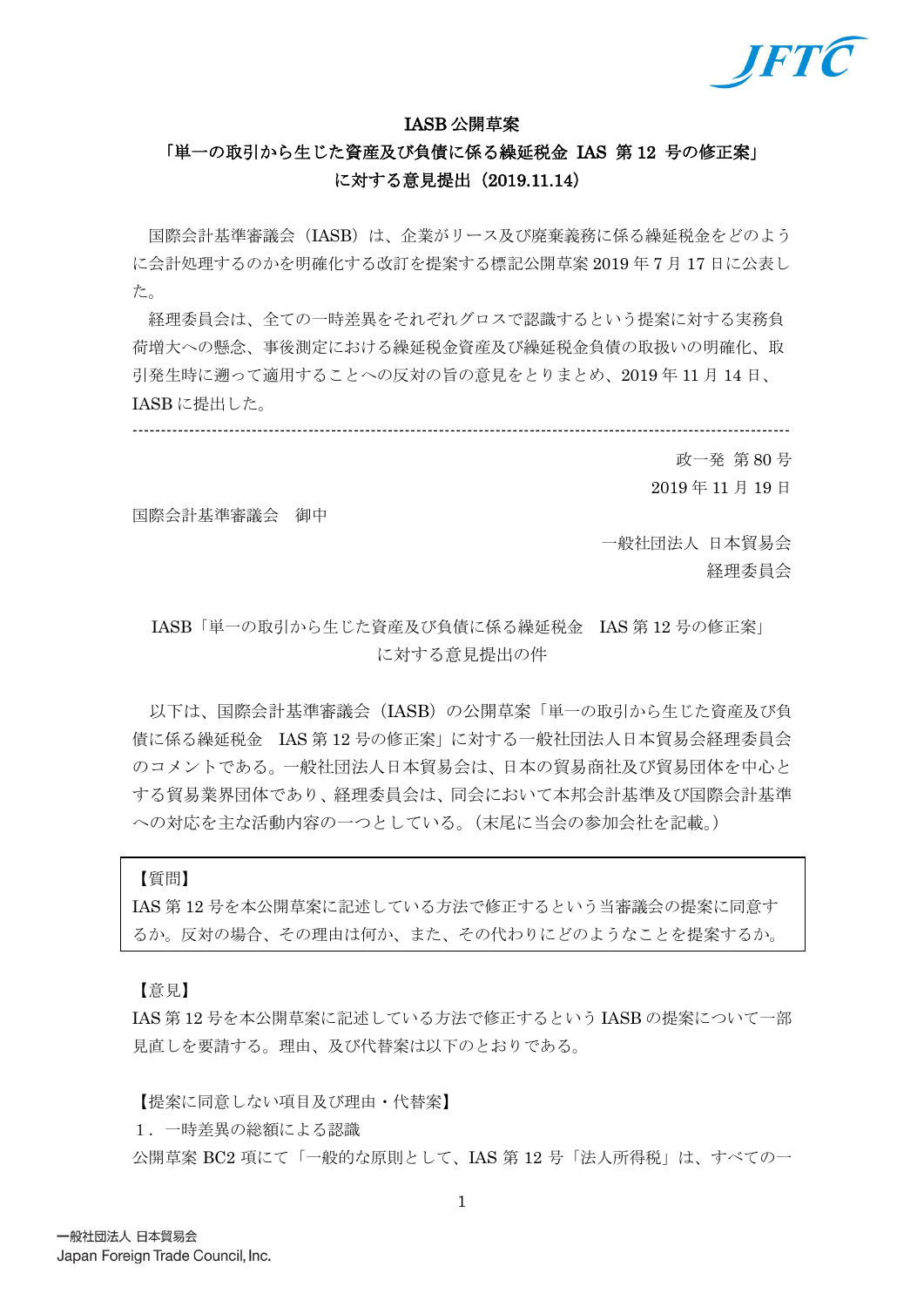

時差異について繰延税金を認識することを企業に要求している。」と述べている。この考え に基づき、公開草案ではリース取引により計上されるリース資産から生じる将来加算一時 差異と、リース負債から生じる将来減算一時差異について、同額であったとしても、それ ぞれ繰延税金資産、繰延税金負債を計上すること(加算一時差異と減算一時差異を総額(グ ロス)で認識する方法)が提案されている。

しかし、以下の3点より、リース取引に関しては総額(グロス)ではなく、純額(ネット) にて計上する方が適切と考える。

- (1) リース取引の開始時に認識されたリース資産とリース負債は単一のリース取引から 生じたものであり、一時差異についても単一(ネット)と取り扱うことが相当と考え る。なお、同様の考え方は、2018 年 6 月に公開されたスタッフペーパーの 12 項(b) においても言及されている。
- (2) 公開草案の考え方(加算一時差異と減算一時差異を総額(グロス)で認識する方法) においては、リース資産、リース負債が同額の場合には財政状態計算書上は繰延税 金資産、繰延税金負債が相殺されてゼロとなるが、年度末有報の税効果注記にて、 相殺前の繰延税金資産、繰延税金負債をそれぞれ開示する必要がある。そのため、 財政状態計算書上で表示する金額(相殺されてゼロとなる)とは別に繰延税金資産、 繰延税金負債の金額をそれぞれ総額で管理する必要があることから、実務上煩雑と なり、財務諸表作成者に過度な負担が掛かる一方で、開示情報の有用性が著しく高 まるとは考えられない。
- (3) IFRS 第 16 号初度適用時において、リース資産の当初認識額をリース開始日まで遡 って計算する方法にて算定する場合(IFRS 第 16 号 C8 項(b)(i))には、リース資 産とリース負債の金額に差額が生じるため(それぞれに紐づく一時差異にも差額が 生じる)、本公開草案で修正が提案されている 15 項(b)(ⅲ)、24 項(c)に従い認識の免 除規定の適用対象となることから、当初認識及び事後的にも繰延税金資産及び繰延 税金負債が計上されない。すなわち、リース資産の当初認識額を「リース負債と同 額にて計算する場合(=認識の免除規定適用対象外)」と「差額が生じる場合(=認 識の免除規定適用対象)」とで、認識の免除規定の適用要否が異なることが想定され る。リースに関しては初度適用・継続適用の相違にかかわらず、同様の取扱いとす べき一方、本修正により特定の免除条件を具備することでかえって処理間の相違を 生み出す可能性及び懸念があること。
- 2.繰延税金資産の事後測定の会計処理

リースや廃棄義務に係る資産及び負債の当初認識時は同額の繰延税金資産及び繰延税金負 債が認識されるが、事後測定における繰延税金資産及び繰延税金負債の取り扱いについて 以下の点が本公開草案では規定されておらず、基準化にあたっては明記頂きたい。

(1) 回収可能性の低下により繰延税金資産を減額する場合 繰延税金負債は、当初認識時と同様に繰延税金資産の金額を超えないようにするた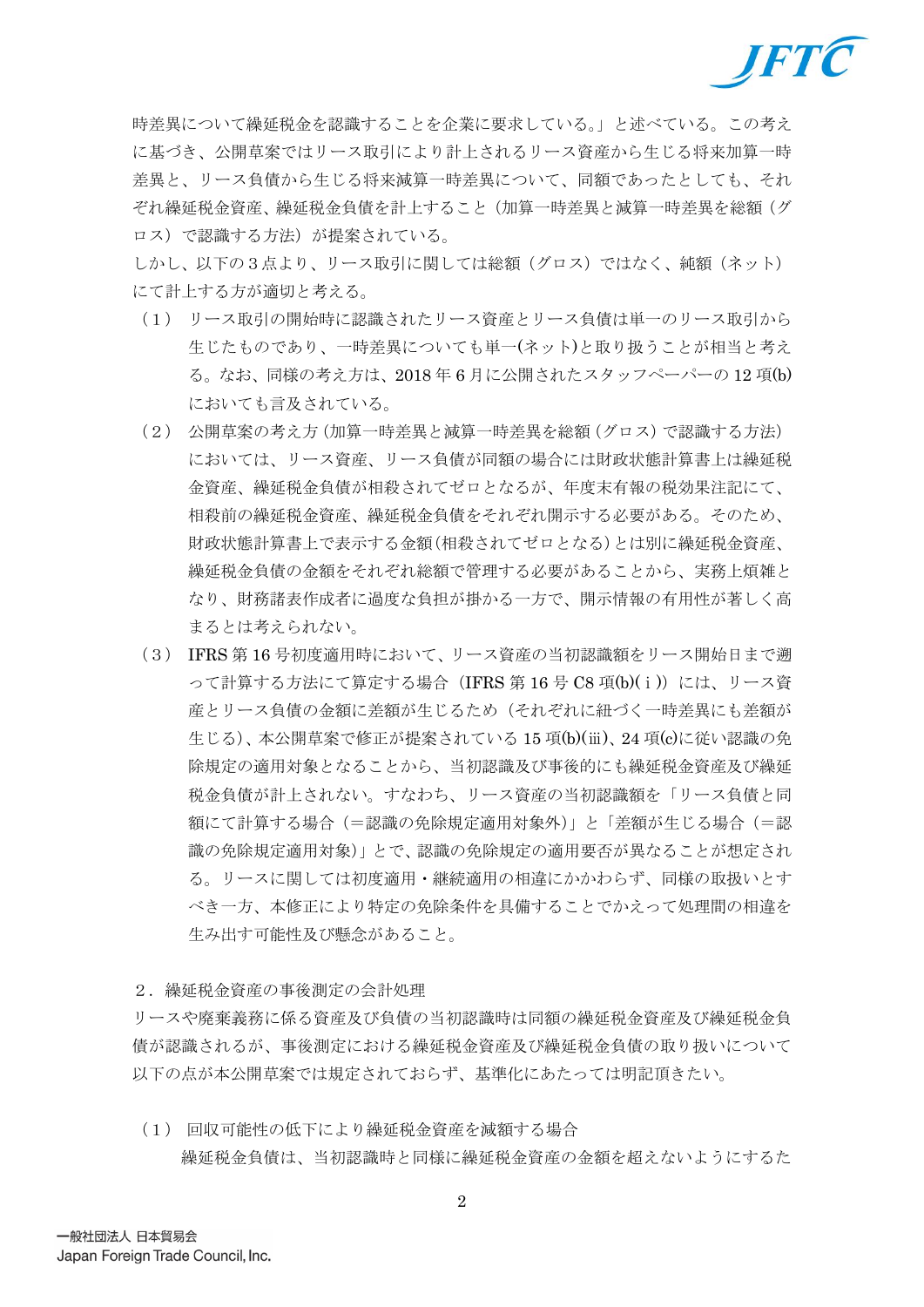

めに繰延税金資産の金額まで減額するのか。それとも、繰延税金負債の上限額の制 限は当初認識時のみであり、事後測定においては繰延税金負債の金額は繰延税金資 産の金額とは関係なく取り扱うのかについて明記頂きたい。

(2) 回収可能性が高まり繰延税金資産を追加認識する場合 公開草案 22A 項(b)に従って当初計上時に繰延税金負債の計上金額を制限している場 合において、事後的に繰延税金資産の回収可能性が高まった際の会計処理(繰延税 金資産の見合いの勘定科目)について、公開草案では明確にされていない。そのた め、企業によって回収可能性の再検討時の対応が相違するケースが予想されるため、 未認識の繰延税金資産の再検討時の会計処理について、明確に規定頂きたい。

3.経過措置(移行上の救済措置)

本公開草案では、取引発生時に遡って適用するのを原則とし、救済措置として、公開草案 98K 項で「企業は、このアプローチの適用の累積的影響を、表示する最も古い比較対象期 間の期首現在の利益剰余金の期首残高の修正として認識しなければならない。」と規定して いるが、当該修正案には反対である。適用時期については、IFRS 第 15 号「顧客との契約 から生じる収益」や IFRS 第 16 号「リース」と同様に、適用開始日現在の利益剰余金の期 首残高を修正する方法を認めて頂くように修正頂きたい。理由は、以下のとおりである。

公開草案 BC33 項では、「修正案の影響を受ける一時差異は、一般的に、関連する資産又は 負債の帳簿価額と同額となる。したがって、当審議会は、この修正を遡及適用するにあた って企業に過大なコストは生じないであろうと予想している。」と述べている。

しかし、IFRS 第 16 号リース適用によりオンバランスされるリース取引は多数となり、国 内外のグループ全社にて多数のリース取引に関する一時差異の管理や、各国税法・税率の 把握が必要となることから、実務上煩雑となると考えている。

また、過去に遡って繰延税金資産の回収可能性の評価を行うことは、一会計期間において 2 度の回収可能性の評価を行うことになること、比較対象期間の繰延税金に関する開示を遡 及修正する必要があり、過大なコストが生じる恐れがある。

(なお、もし当該方法(適用開始日現在の利益剰余金の期首残高を修正する方法)が認め られず、公開草案にある比較対象期間の期首現在の利益剰余金の期首残高の修正とする方 法によるのであれば、強制適用を迎えるまでの準備期間を十分に確保して頂きたい。)

以 上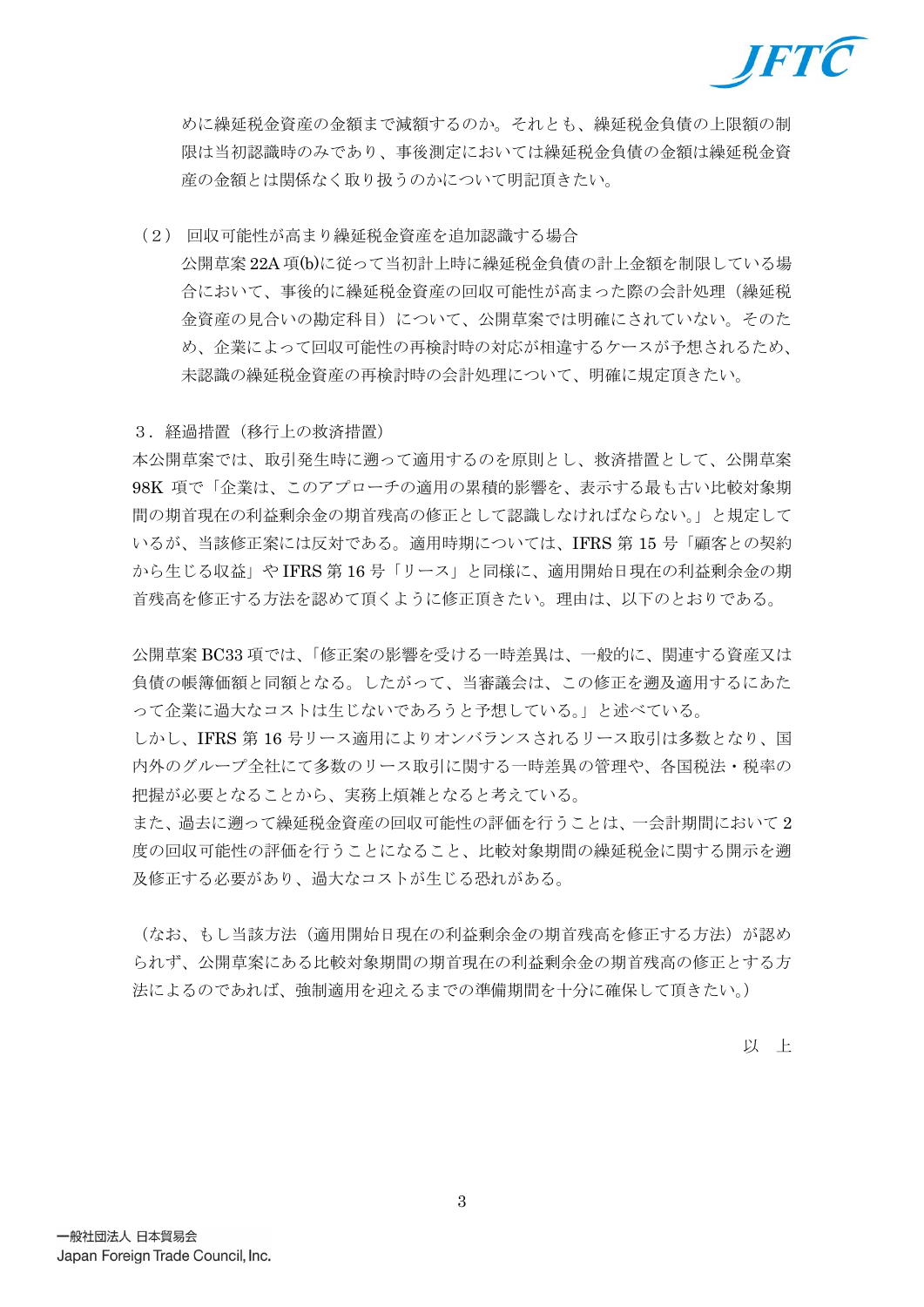

## 一般社団法人日本貿易会

〒105-6106 東京都港区浜松町 2-4-1 世界貿易センタービル 6 階 URL http://www.jftc.or.jp/

## 経理委員会委員会社

CBC 株式会社 蝶理株式会社 阪和興業株式会社 株式会社日立ハイテクノロジーズ 株式会社ホンダトレーディング 稲畑産業株式会社 伊藤忠商事株式会社 岩谷産業株式会社 JFE 商事株式会社 兼松株式会社 興和株式会社 丸紅株式会社 三菱商事株式会社 三井物産株式会社 長瀬産業株式会社 日鉄物産株式会社 野村貿易株式会社 神栄株式会社 双日株式会社 住友商事株式会社 豊田通商株式会社 ユアサ商事株式会社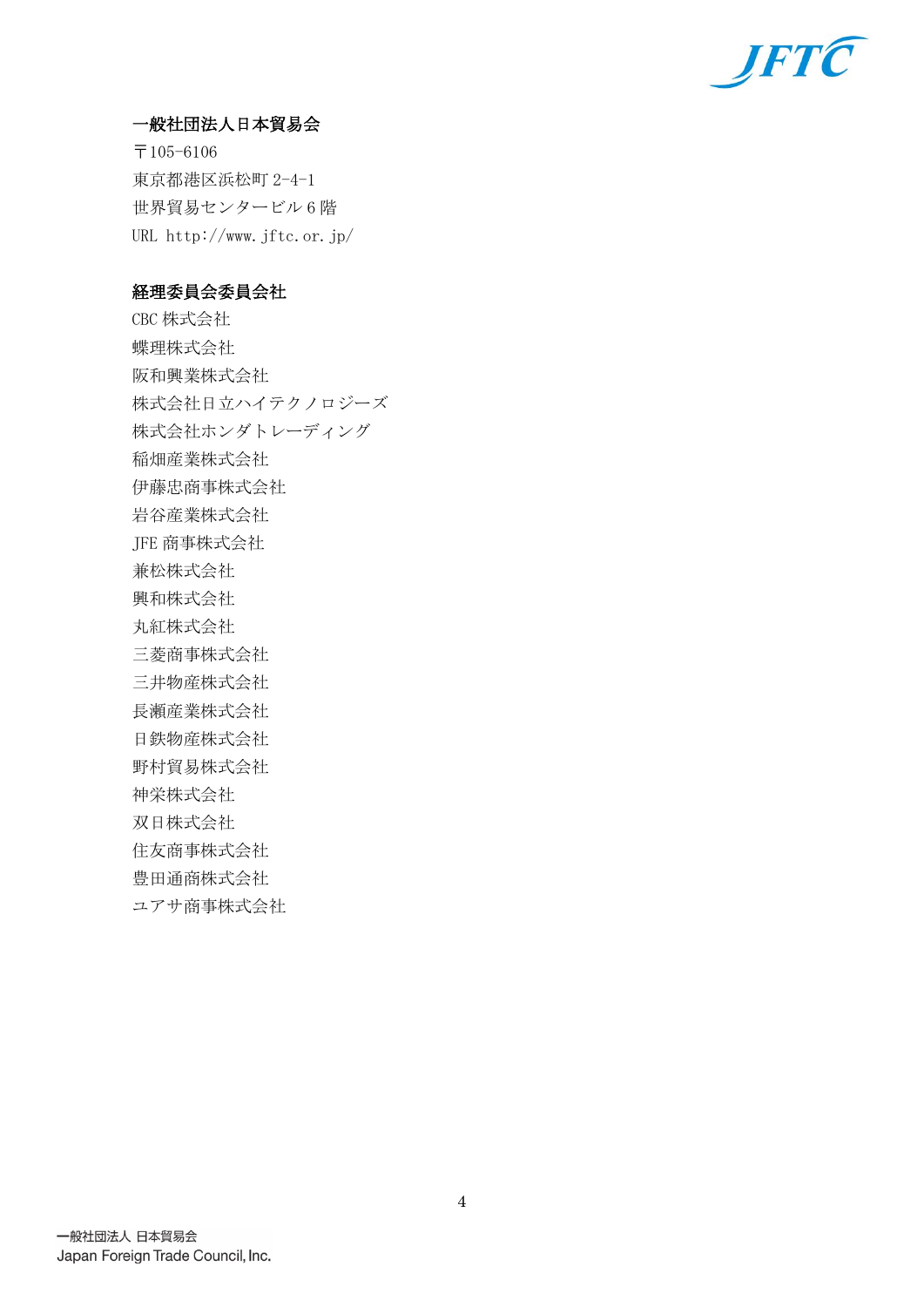

Document No. 080 November 14, 2019

Accounting & Tax Committee Japan Foreign Trade Council, Inc.

To the International Accounting Standards Board

# **Comments on IFRS Standards Exposure Draft "Deferred Tax related to Assets and Liabilities arising from a Single Transaction (IAS 12)"**

The following are the comments of the Accounting & Tax Committee of Japan Foreign Trade Council (JFTC) regarding IFRS Standards Exposure Draft "Deferred Tax related to Assets and Liabilities arising from a Single Transaction (IAS 12). JFTC is a trade-industry association with Japanese trading companies and trading organizations as its core members, while the principal function of its Accounting & Tax Committee is to respond to developments in Japanese and international accounting standards. (Member companies of JFTC Accounting & Tax Committee are listed at the end of this document.)

#### *Question*

Do you agree with the Board's proposal to amend IAS 12 in the manner described in the Exposure Draft? If not, why not, and what do you recommend instead?

### *Opinion*

With regard to the IASB's proposal to amend IAS 12 in the manner described in the Exposure Draft, we would like to request some revisions to the proposed amendments. Our reasons and alternative proposal are set out below.

### **Points of disagreement, reasons for disagreement, and alternative proposals**

1. Recognition for the gross amount of temporary differences

Paragraph BC2 of the Exposure Draft states that "as a general principle, IAS 12 *Income Taxes* requires an entity to recognize deferred tax for all temporary differences." In line with this approach, the Exposure Draft proposes that for lease transactions entities should record the deferred tax asset and deferred tax liability for the taxable temporary difference arising from a lease asset and the deductible temporary difference arising from a lease liability, even if the amounts are equal (i.e., the entity should recognize taxable temporary difference and deductible temporary difference on a gross basis).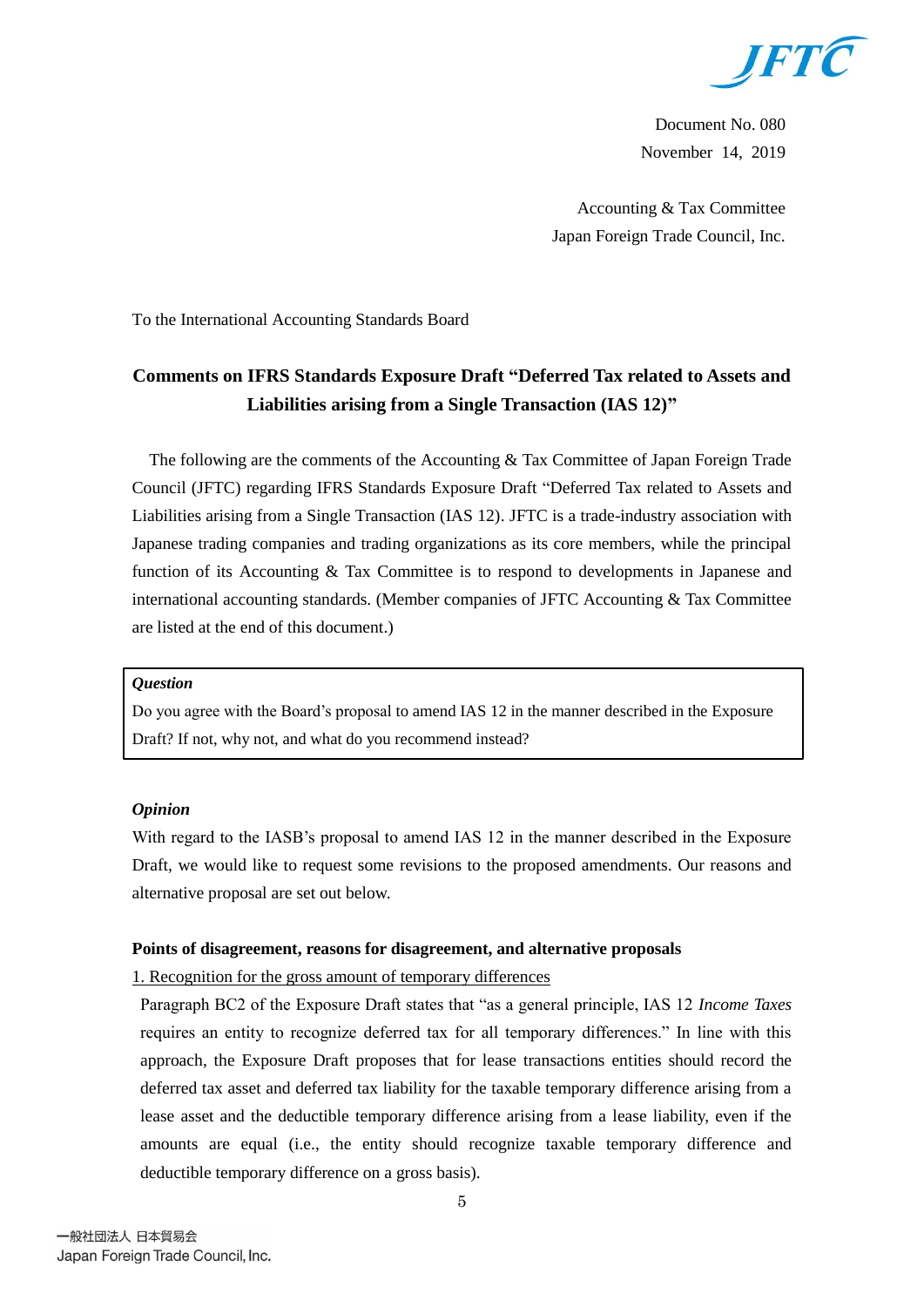

However, we believe that it would be more appropriate to record the net amount, rather than the aggregate [gross] amount of temporary differences relating to lease transactions, for the three reasons detailed below.

- (1) A lease asset and liability recognized at lease commencement arise from a single lease transaction; we therefore believe that it is reasonable to treat temporary differences together as a single unit (on a net basis). The same approach is mentioned in paragraph 12 (b) of the Staff Paper published in June 2018.
- (2) According to the approach set out in the Exposure Draft (i.e., recognition of the taxable and deductible temporary differences on a gross basis), although the deferred tax asset and deferred tax liability are offset to zero in the statement of financial position when a lease asset and a lease liability are equal, the amounts of deferred tax asset and deferred tax liability prior to offsetting would need to be disclosed in the notes on income taxes in annual financial reports. Separately from the amount shown on the statement of financial position (offset to zero), therefore, it would be necessary to also manage both the deferred tax asset and the deferred tax liability on a gross basis. This would prove complicated in practice, imposing an excessive burden on preparers of financial statements, while it is unlikely that the usefulness of the information disclosed would be substantially improved.
- (3) When adopting IFRS 16 for the first time, if the initial recognition of a lease asset is measured in a retrospective approach using incremental borrowing rates at the lease commencement date (IFRS 16, paragraph  $C8(b)(i)$ ), a difference will arise between the lease asset and lease liability amounts (and a difference will also arise between the temporary differences connected to each). Therefore, according to paragraphs 15(b)(iii) and 24(c) of the Exposure Draft—for which amendments are being proposed—the transaction will be subject to the recognition exemption provision, so deferred tax assets and liabilities will not be recorded, either at the time of initial recognition, or subsequently. In other words, application of the recognition exemption provision would depend on whether (a) a lease asset's initial recognition amount was assessed at the same amount as the lease liability (in which case the recognition exemption provision would not apply) or (b) the lease asset and lease liability amounts were different (in which case the recognition exemption provision would apply). However, lease accounting treatment should be the same regardless of whether the standard is being applied for the first time or not. Moreover, we are concerned that adding a specific exemption condition via these amendments could potentially end up having the unintended effect of producing differences in accounting treatment.

### 2. Accounting treatment during subsequent measurement of deferred tax assets

On initial recognition of an asset and a liability relating to a lease or decommissioning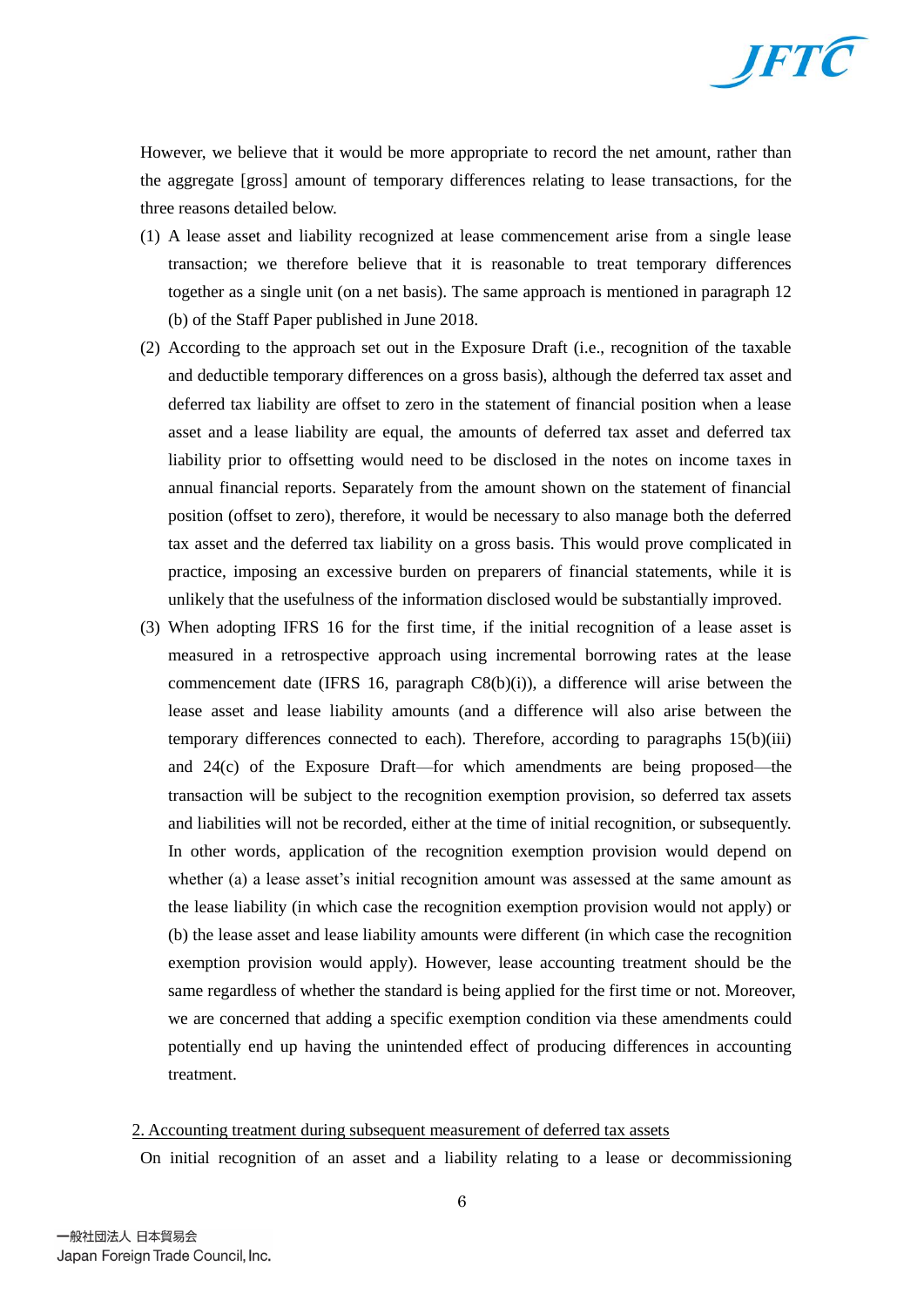

obligation, equal amounts of deferred tax asset and deferred tax liability are recognized, but the Exposure Draft includes no stipulations regarding the points below relating to treatment of deferred tax assets and deferred tax liabilities during subsequent measurement. We would therefore like these points to be clearly specified in the final standard.

(1) If a lower deferred tax asset is recognized due to decreased recoverability

As is the case on initial recognition, would a deferred tax liability be reduced to the amount of the deferred tax asset to ensure that it does not exceed the amount of the deferred tax asset? Or does the limit on the maximum amount of deferred tax liability apply only to the time of initial recognition, and during subsequent measurement the amount of a deferred tax liability would be treated completely separately from the amount of deferred tax asset? We would like this to be clearly specified.

(2) If a higher deferred tax asset is recognized due to increased recoverability

The Exposure Draft does not clearly explain the accounting treatment for a situation where the amount of deferred tax liability recorded was limited at the time of initial recognition in accordance with paragraph 22A(b), and the recoverability of the deferred tax asset subsequently increased (i.e., account commensurate to deferred tax asset). As a result, we foresee instances where treatment when reassessing recoverability would differ from one entity to another. We would therefore like the accounting treatment when reassessing unrecognized deferred tax assets to be clearly specified.

## 3. Transition Relief

As a fundamental principle, the Exposure Draft requires entities to apply the amendments retrospectively from the time the transaction arose, and as transition relief, paragraph 98K of the Exposure Draft specifies that "the entity shall recognize the cumulative effect of applying this approach as an adjustment to the opening balance of retained earnings at the beginning of the earliest comparative period presented." However, we disagree with this proposed amendment. With regard to the timing of application, we request the IASB to change its amendment to accept adjustment of the opening balance of retained earnings at the first day the standard is applied, as is the case for IFRS 15 *Revenue from Contracts with Customers* and IFRS 16 *Leases*. Our reasons are as below.

Paragraph BC33 of the Exposure Draft states, "any temporary differences affected by the proposed amendments would generally equal the carrying amounts of the related asset or liability. Accordingly, the Board expects that entities would not incur undue costs in applying the amendments retrospectively."

However, we believe this would prove complicated in practice because application of IFRS 16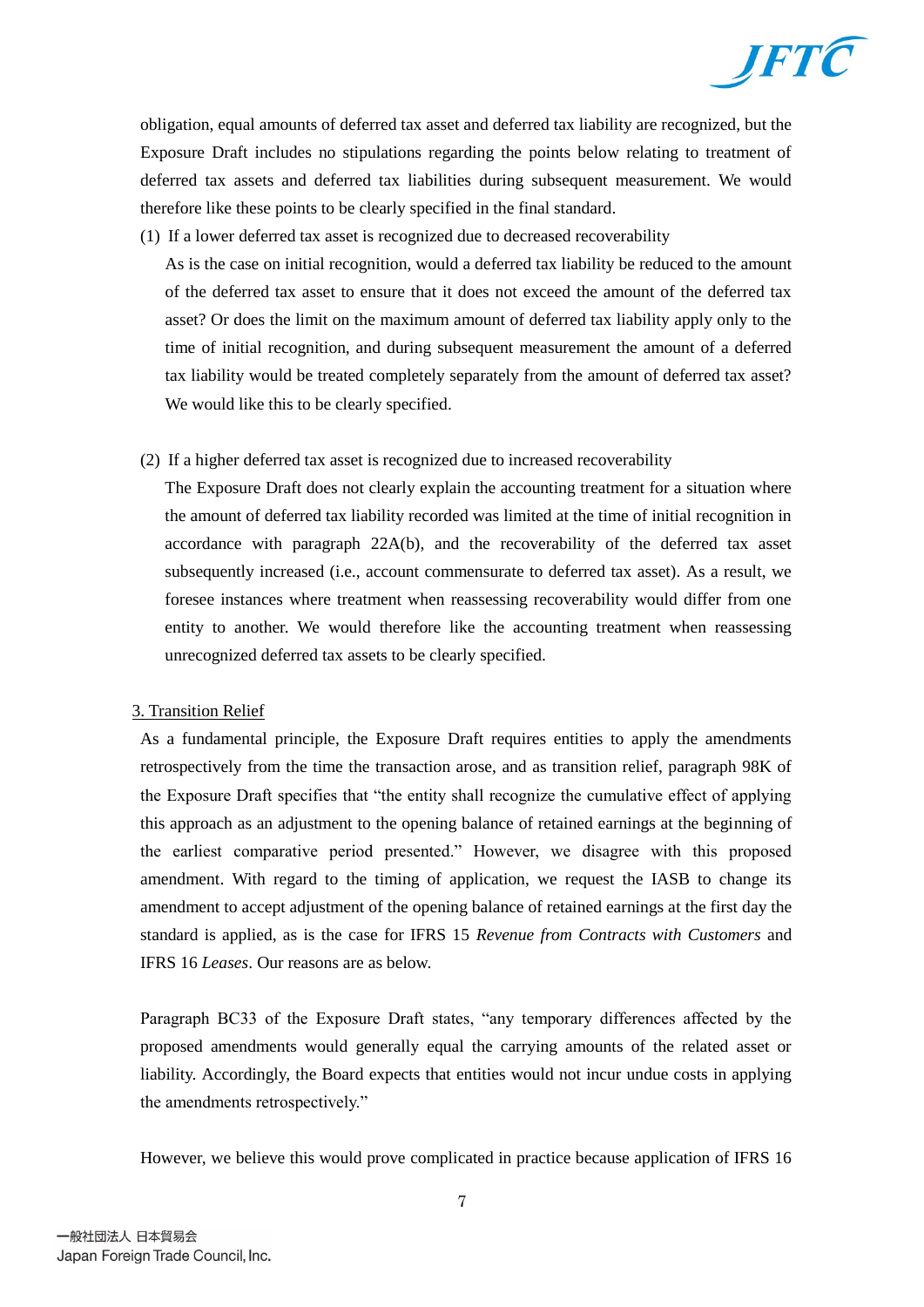

*Leases* will result in assets and liabilities having to be recognized for numerous lease transactions, making it necessary to manage temporary differences for a large number of lease transactions across all domestic and overseas companies comprising corporate groups, and to understand different jurisdictions' tax laws and tax rates.

Furthermore, retrospective assessment of a deferred tax asset's recoverability would result in assessing recoverability twice in one accounting period, and the deferred tax disclosed for the comparative period would need to be retrospectively restated. There is a risk, therefore, of incurring undue costs.

(If the IASB will not accept our proposed method of adjusting the opening balance of retained earnings at the first day the standard is applied, and intends instead to follow the Exposure Draft's proposed method of adjusting the opening balance of retained earnings at the beginning of the comparative period, we request that plenty of preparatory time is allowed before mandatory application of the amendments).